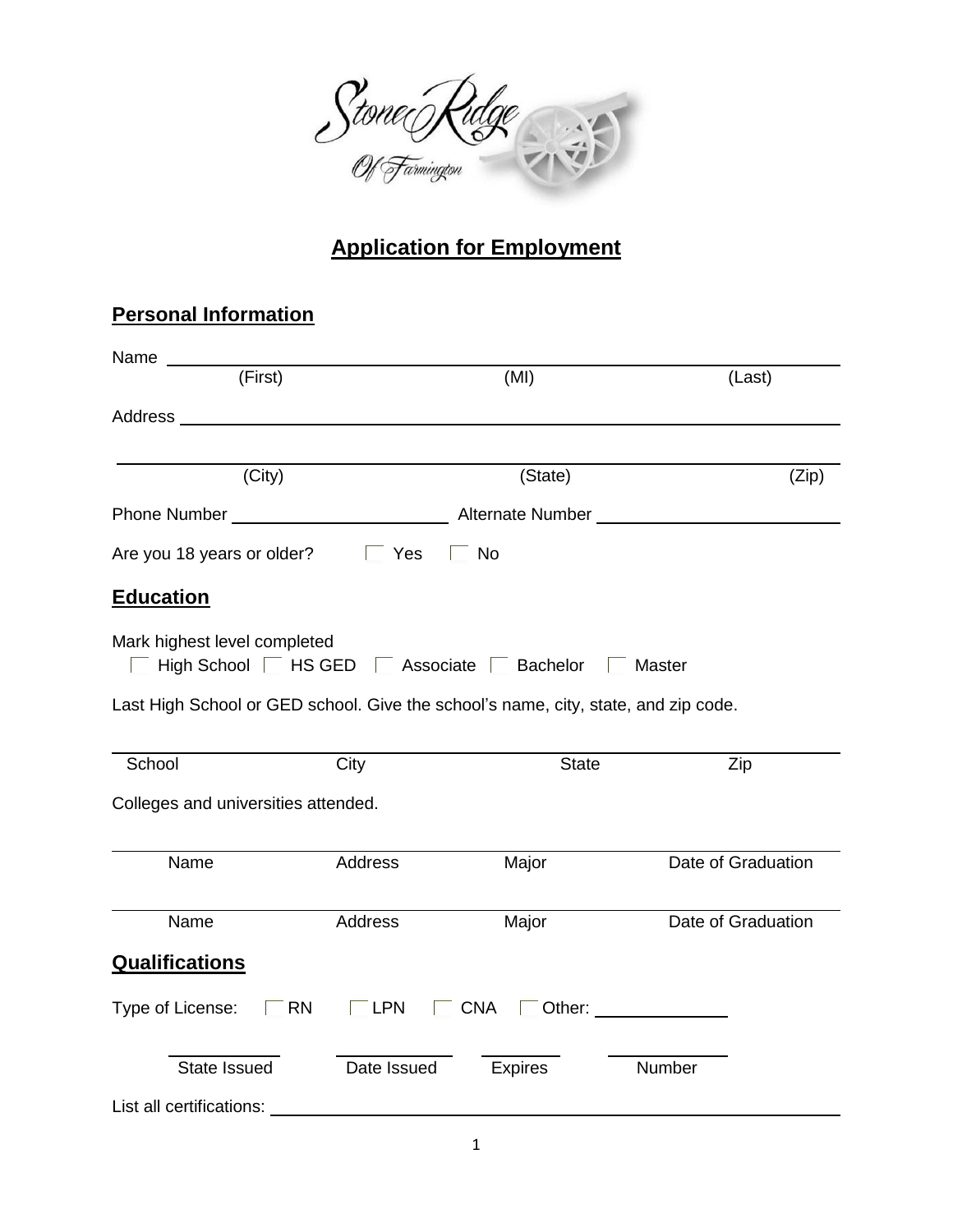## **Position Information**

|                            | Are you applying for: Full Time Full Time                                                                                                                                                                                            |                      | If part-time, specify hours and days: Manual Assembly and the set of the set of the set of the set of the set of the set of the set of the set of the set of the set of the set of the set of the set of the set of the set of |                                                                                                                                                                                                                                |  |
|----------------------------|--------------------------------------------------------------------------------------------------------------------------------------------------------------------------------------------------------------------------------------|----------------------|--------------------------------------------------------------------------------------------------------------------------------------------------------------------------------------------------------------------------------|--------------------------------------------------------------------------------------------------------------------------------------------------------------------------------------------------------------------------------|--|
|                            |                                                                                                                                                                                                                                      | Days Evenings Nights | Availability: Weekdays Meekends Overtime Holidays                                                                                                                                                                              |                                                                                                                                                                                                                                |  |
|                            | Which shift are you applying for?                                                                                                                                                                                                    |                      | Day Shift (7am-3pm) Evening Shift (3pm-11pm) Night Shift (11pm-7am)<br>Weekend Day Shift (7am-7pm) Weekend Night Shift (7pm-7am)                                                                                               |                                                                                                                                                                                                                                |  |
| <b>General Information</b> |                                                                                                                                                                                                                                      |                      |                                                                                                                                                                                                                                |                                                                                                                                                                                                                                |  |
|                            |                                                                                                                                                                                                                                      |                      | Are you legally authorized to work in the United States?   Yes   No                                                                                                                                                            |                                                                                                                                                                                                                                |  |
|                            |                                                                                                                                                                                                                                      |                      | license?   Yes State_________________License No_________________________________                                                                                                                                               | If the position you are applying for requires a driver's license, do you possess a valid driver's<br>No                                                                                                                        |  |
|                            |                                                                                                                                                                                                                                      |                      |                                                                                                                                                                                                                                | Do you have relatives working for StoneRidge? $\Box$ Yes $\Box$ No If yes, complete the following:                                                                                                                             |  |
|                            |                                                                                                                                                                                                                                      |                      |                                                                                                                                                                                                                                | Name: Name: Name: Name: Name: Name: Name: Nelationship: Name: Nelationship: Name: Name: Name: Name: Name: Name: Name: Name: Name: Name: Name: Name: Name: Name: Name: Name: Name: Name: Name: Name: Name: Name: Name: Name: Na |  |
| <b>Background</b>          |                                                                                                                                                                                                                                      |                      |                                                                                                                                                                                                                                |                                                                                                                                                                                                                                |  |
|                            | Have you ever been convicted of any crime? $\Box$ Yes $\Box$ No                                                                                                                                                                      |                      |                                                                                                                                                                                                                                |                                                                                                                                                                                                                                |  |
|                            |                                                                                                                                                                                                                                      |                      |                                                                                                                                                                                                                                | Are you currently out on bail or released on your own recognizance pending trial? $\Box$ Yes $\Box$ No                                                                                                                         |  |
| <b>Work History</b>        |                                                                                                                                                                                                                                      |                      |                                                                                                                                                                                                                                |                                                                                                                                                                                                                                |  |
|                            | 1. Company Name: 1. 2008 2014 2022 2023 2024 2022 2022 2023 2024 2022 2023 2024 2022 2023 2024 2022 2023 2024 2022 2023 2024 2022 2023 2024 2022 2023 2024 2022 2023 2024 2022 2023 2024 2022 2023 2024 2022 2023 2024 2022 20       |                      |                                                                                                                                                                                                                                |                                                                                                                                                                                                                                |  |
|                            | Address: (Street)                                                                                                                                                                                                                    |                      | $\overline{(City)}$                                                                                                                                                                                                            | (Zip)                                                                                                                                                                                                                          |  |
|                            |                                                                                                                                                                                                                                      |                      |                                                                                                                                                                                                                                | Phone: Nour Title: Nour Title: Nour Title: Nour Title: Nour Title: Nour Metal and November 2014                                                                                                                                |  |
|                            | Starting Salary: <u>New York: Ending Salary: New York: New York: New York: New York: New York: New York: New York: New York: New York: New York: New York: New York: New York: New York: New York: New York: New York: New York:</u> |                      |                                                                                                                                                                                                                                |                                                                                                                                                                                                                                |  |
|                            |                                                                                                                                                                                                                                      |                      |                                                                                                                                                                                                                                |                                                                                                                                                                                                                                |  |
|                            |                                                                                                                                                                                                                                      |                      |                                                                                                                                                                                                                                |                                                                                                                                                                                                                                |  |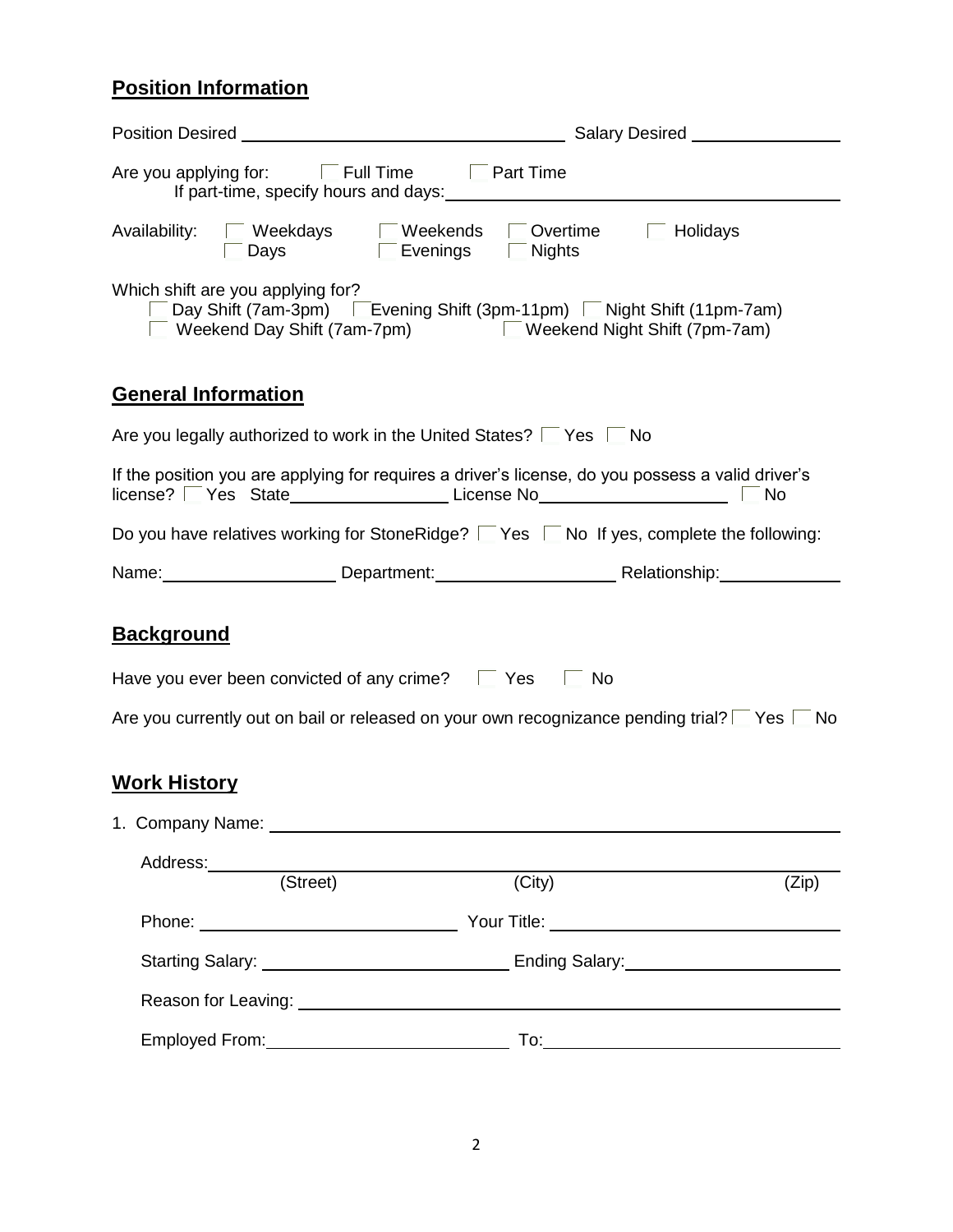2. Company Name:

| Address: (Street)                                                      | (City)                                                                                                                                                                                                                         | (Zip) |
|------------------------------------------------------------------------|--------------------------------------------------------------------------------------------------------------------------------------------------------------------------------------------------------------------------------|-------|
|                                                                        | Phone: Nour Title: Nour Title: Nour Title: Nour Title: Nour Title: Nour Metal and Solid Phone: Nour Metal and Solid Phone: Nour Metal and Solid Phone: Nour Metal and Solid Phone: Nour Metal and Solid Phone: Nour Metal Andr |       |
|                                                                        |                                                                                                                                                                                                                                |       |
|                                                                        |                                                                                                                                                                                                                                |       |
|                                                                        |                                                                                                                                                                                                                                |       |
|                                                                        |                                                                                                                                                                                                                                |       |
|                                                                        |                                                                                                                                                                                                                                |       |
| Address: (Street)                                                      | (City)                                                                                                                                                                                                                         |       |
|                                                                        |                                                                                                                                                                                                                                | (Zip) |
|                                                                        |                                                                                                                                                                                                                                |       |
|                                                                        |                                                                                                                                                                                                                                |       |
|                                                                        |                                                                                                                                                                                                                                |       |
|                                                                        |                                                                                                                                                                                                                                |       |
|                                                                        |                                                                                                                                                                                                                                |       |
| <b>References</b><br>(Other than family members or previous employers) |                                                                                                                                                                                                                                |       |
|                                                                        |                                                                                                                                                                                                                                |       |
|                                                                        |                                                                                                                                                                                                                                |       |
|                                                                        | 2. Name of Reference: <u>contract the contract of Phone #:</u> Phone #:                                                                                                                                                        |       |
|                                                                        |                                                                                                                                                                                                                                |       |
|                                                                        | 3. Name of Reference: <u>contract the contract of Phone #:</u> Phone #:                                                                                                                                                        |       |
|                                                                        |                                                                                                                                                                                                                                |       |